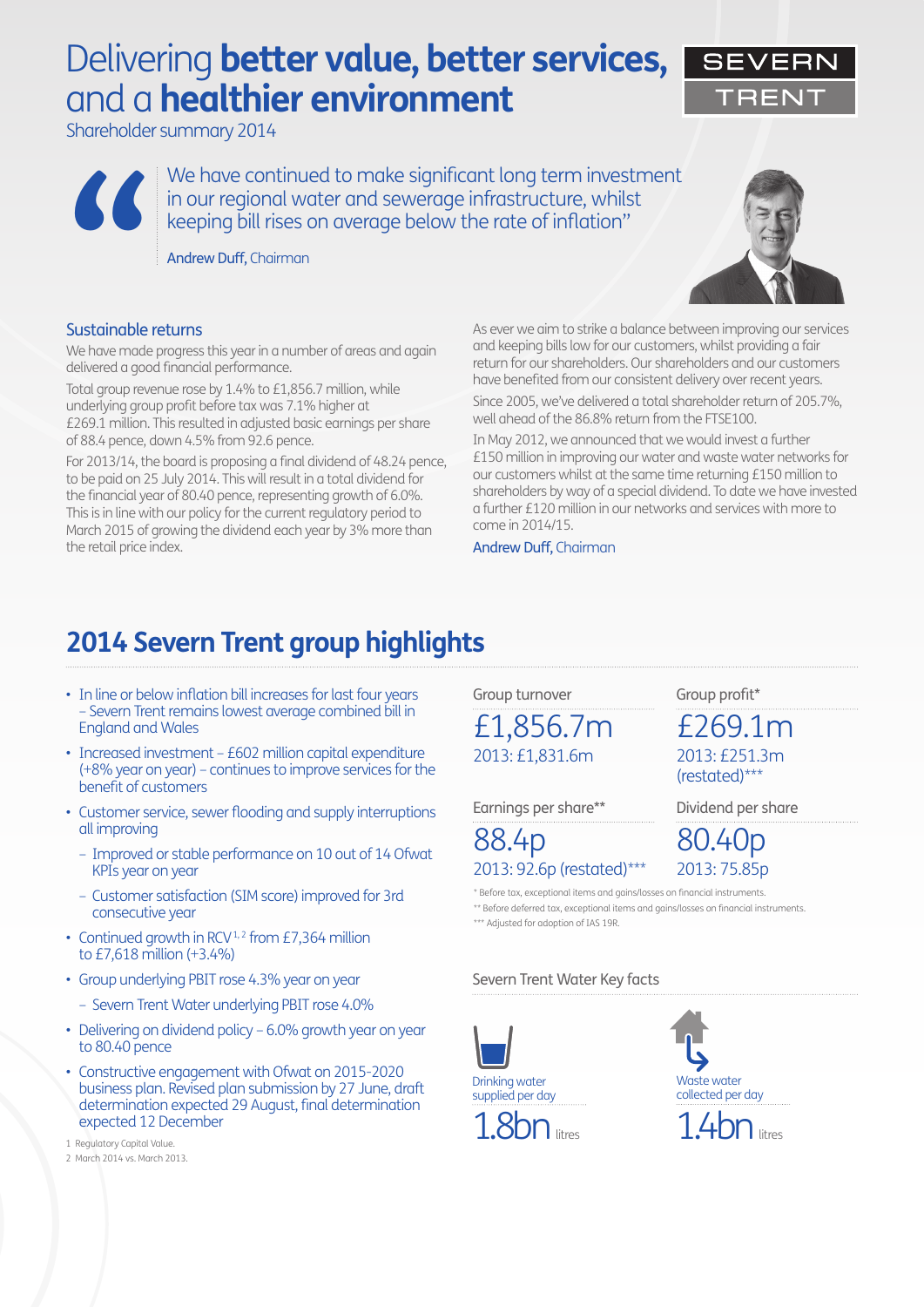### **Chief Executive's review**

I'm excited by the prospect of leading the next phase of Severn Trent's development. The business is performing well, is soundly financed and is poised to take advantage of the continuing development of our industry."

Liv Garfield, Chief Executive

### Introduction

**"**

I'm delighted to have joined Severn Trent, a forward looking and industry leading business.

I appreciate all the hard work from Tony Wray and his colleagues over recent years and I'm looking forward to continuing to deliver for our customers, our shareholders, our regulators and our great people at Severn Trent.

### Another year of delivery

This was a good year for Severn Trent's regulated business, as we delivered on our commitments to our customers, the environment, our investors and employees.

Our customers once again benefited from the lowest combined water and waste charges in England and Wales. The cumulative price increase over the past five years is below inflation. We intend to maintain below inflation increases, on average, through to 2020.

We improved our operational performance despite difficult weather, with a hot summer followed by a winter of prolonged rain and high winds. Although the rain affected the quality of our raw water, we continued to deliver high levels of water quality compliance. Our overall water quality continues to be amongst the best in the UK; however we know we have more to do in delivering the improvements identified in the Drinking Water Inspectorate (DWI) Chief Inspector's report. We remain committed to ensuring our customers continue to receive water of the highest quality.

We further reduced the average duration of interruptions to supply. We remain on track to hit our leakage reduction target over the current regulatory cycle and we again reduced the number of properties suffering internal sewer flooding.

While our operating performance is good across most parts of our business, some other performance areas did not meet the required standard. Three of the twenty indicators used to assess the long term health of our assets are not performing within the required levels. This in turn has resulted in three of the four serviceability areas (each with one failing indicator) being assessed as marginal. We recognise this performance is not what our customers expect, and we have put actions in place to address this. We have included shortfalls in our 2015–2020 business plan in recognition that we have not delivered the level of performance we had set ourselves.

Also our customer service hasn't always been as good as we would like. We are committed to delivering the best possible experience for our customers and are focusing on training, better systems and processes and new ways for customers to interact with us. One area where we have targeted improvements is on our New Connections process. We recognise the need to provide customers with a fast and efficient service and are committed to doing better to meet developers' expectations.

This year, we've again seen our efforts reflected in our improved Service Incentive Mechanism (SIM) score, as measured by Ofwat, but there is still much more to be done.

Our SIM score really matters to us – it tells us if we are delivering 5 out of 5 performance every time, every day for our customers. We know we have lots still to do and that we need to deliver improvement quickly to keep pace with changes in customer behaviours and expectations. We've made good progress in our Quantitative SIM scores with a 14% improvement this year, meaning that customers are receiving a more responsive service from us. Our Qualitative SIM score, which captures how our customers feel about their interaction with us, is where we need to place more focus in the year ahead. For the year as a whole for this measure, our score is 4.48 compared to 4.36 in 2012/13. Although this leaves us in seventh place out of the 10 water and waste water companies, we are improving at a faster than average pace.

Severn Trent has one of the lowest levels of bad debt in the sector, at around 2.2% of revenues. This is important for our customers because those who pay bear the cost of those who don't. We therefore put considerable effort into ensuring that customers who can pay actually do pay and we have invested in new technologies that make it easier than ever to do so.

However, we recognise that economic conditions remain tough. As a responsible business, it's important that we help people who are genuinely unable to pay, so we have a comprehensive range of social tariffs. Our relationship with the Citizens Advice Bureau also helps customers to address their broader financial problems.

We continued to look after the environment during the year, with our investment programme producing further environmental improvements that also benefit our customers. We cut the number of sewer blockages and we reduced the number of serious pollution incidents by over a third. We're also improving the quality of our rivers, achieving our best ever waste water treatment works compliance of 99.29%. Knowing that we will supply them with water is critical for our customers and the security of supply index measures our ability to supply water in a drought. Our score this year was 100 (based on our Ofwat measure), reflecting the work we've done to improve resilience and extract water sustainably.

Our non-regulated business delivered a mixed performance, with growth in revenue and profits at Operating Services on the back of new contract wins and acquisitions, contrasting with a disappointing performance in Products, which recorded a loss for the year. A new management team has been installed with plans launched to reduce the cost base and return the business to profitable growth over the next 12 months. We have taken a cautious view of the risks relating to these actions, and the costs are reflected in these results, whilst the benefits will be seen progressively throughout the coming year.

We've also delivered for our investors. Our focus on efficiency, continuous improvement and sustainable financing helps us to maintain our dividend commitment to our shareholders.

Our tax position this year reflects an outline agreement we have reached with HMRC on a long standing discussion regarding overpayments of tax in prior periods and have now factored this

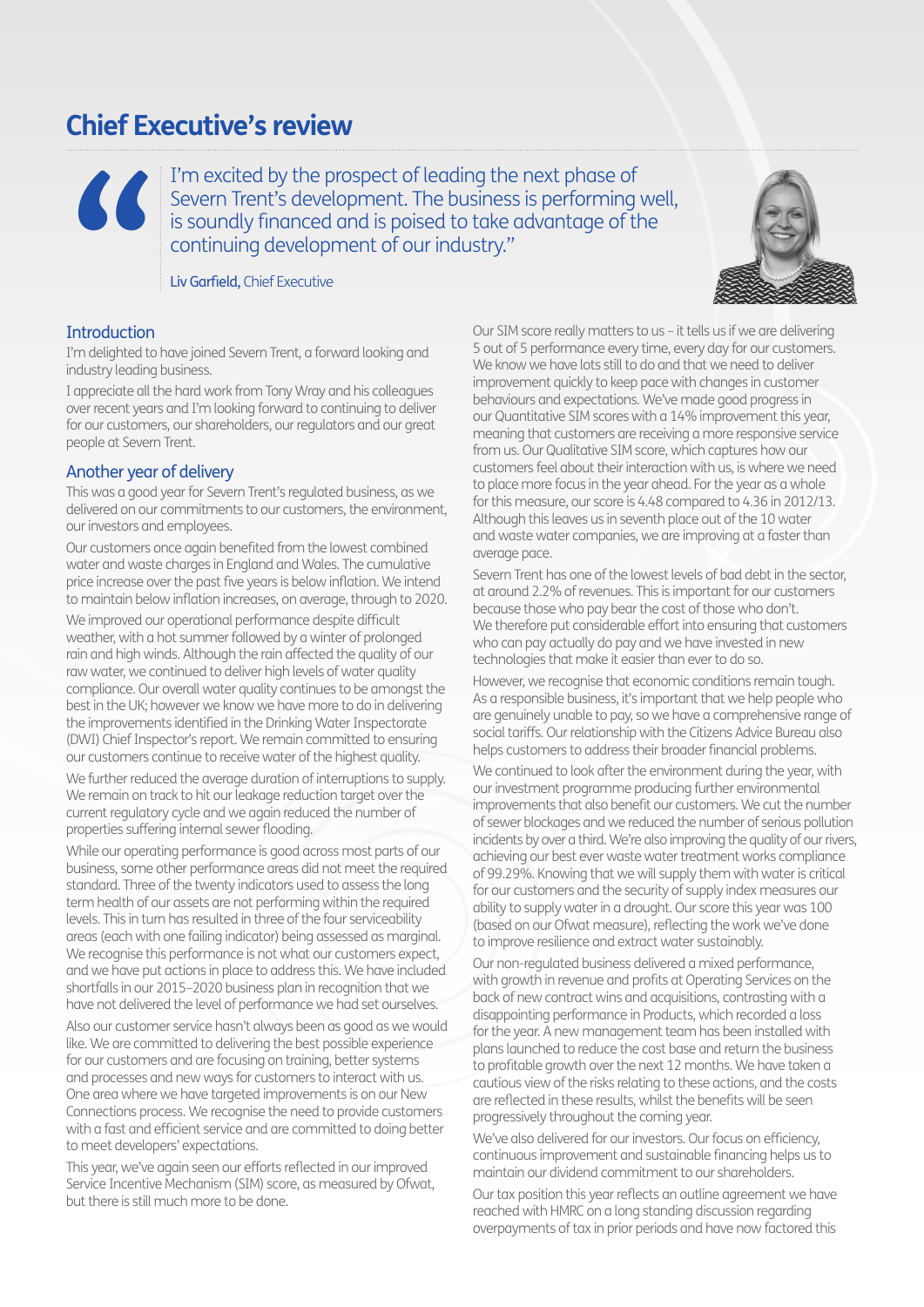into our business plan for 2015–2020 to support lower customer prices in the next regulatory period (AMP6).

This performance and continuous improvement is made possible by our committed and experienced team. Good performance is underpinned by doing things the right way, safer, better and faster. Our teams have sustained last year's industry leading safety performance.

On behalf of all of my executive colleagues, I would like to thank our employees and supply chain partners for their continued commitment.

### Looking forward, conclusion and outlook

Severn Trent has submitted a balanced plan for AMP6, which offers better services and continued better value for customers, along with a healthier environment. At the same time, our plan will deliver investment and growth in our business, to produce fair and sustainable returns for our investors. We continue to work with Ofwat to conclude the price review process. We expect a draft determination from Ofwat on 29 August and a final determination on 12 December 2014.

### **Regulated** – Severn Trent Water

### Delivering better value, better services and a healthier environment

Our goal is to be the UK's best water and waste water company. This means we must deliver better value and better services to customers and investors, while protecting the environment on which we depend.

To reach our goal and meet our customers' needs, we set 10 long term objectives in 2013. Each year, we report against our objectives and explain how we've improved our performance.

Details of our performance are set out in the Annual Report and Accounts, which is available online (www.severntrent.com)

**Objective 1.** We will provide you with water that is good to drink

**Objective 2.** We will ensure water is there when you need it

**Objective 3.** We will safely take your waste water away

**Objective 4.** We will provide you with excellent customer service

**Objective 5.** We will have the lowest possible charges for our customers

## **Non-regulated** – Severn Trent Services

Severn Trent Services delivered a mixed performance in 2013/14. Operating Services performed well, winning new contracts and delivering growth year on year. However, in our Products business shipments were below expectations due to continuing customer project and delivery delays, leading to lower revenues and profit before interest, tax and exceptional items (PBIT) for Severn Trent Services as a whole.

After adjusting for the impact of disposals in 2012/13 and exchange movements, revenue was 1.3% higher but PBIT was down by 48.6%. Reported revenue fell by 5.2% to £311.1 million, while reported PBIT was down 43.7% at £7.1 million.

Our expectations for our non-regulated business remain positive. Recent new business in Operating Services will provide long term revenue stability, as the business seeks to expand into larger markets through organic growth.

Wales remains an important area of operation for us. We welcome the publication of Welsh Government's Water Strategy and we will be playing our full part to make a success of its implementation. We also welcome the publication of the Silk Commission's report into further devolution and look forward to ongoing discussions about ensuring our customers in Wales continue to receive excellent value for money.

My focus for the next 12 months will be on making sure our customers are right at the heart of Severn Trent and delivering further operational and process improvements, so that we are ready to deliver on our plan for the next five years. Under our current dividend policy, the dividend for 2014/15 is set to be 84.90p, a growth of 5.6%. We will be in a position to communicate our dividend policy for the period 2015–2020 only after we have received the final determination from Ofwat on 12 December 2014.

I look forward to working with everyone in Severn Trent, as we build the next phase of our journey to deliver for our customers, shareholders, employees and the environment.

Liv Garfield, Chief Executive

**Objective 6.** We will help you if you struggle

**Objective 7.** We will protect our local environment

**Objective 8.** We will protect the wider environment **Objective 9.** We will make a positive difference in the community

**Objective 10.** We will finance our business sustainably

### **Outlook**

The next 12 months will see us complete the delivery of our AMP5 plan.

In the coming months we will also finalise our plan for AMP6, so we can continue to deliver for our customers, shareholders, employees and the environment. We'll ensure we're in a position to start delivering it from day one of AMP6.

Ofwat has committed to publishing its final determination of all companies' plans by 12 December 2014.

Severn Trent Water website: www.stwater.co.uk

Next generation products and new geographies will provide opportunities for Products, offsetting delayed customer spending in traditional markets. We will continue to invest in BALPURE®, while awaiting IMO ratification of ballast water treatment standards. We also expect to see sustainable growth from our aftermarket sales initiative. While moving to a regional operating structure, we will target continuous improvement across all business segments and ensure we properly manage our supply chain. Having the right cost base and appropriate products for each region will allow us to develop into a sustainable global business.

Our non-regulated renewable energy generation continues to grow as we seek to expand into different technologies and new markets.



Severn Trent Services website: www.severntrentservices.com